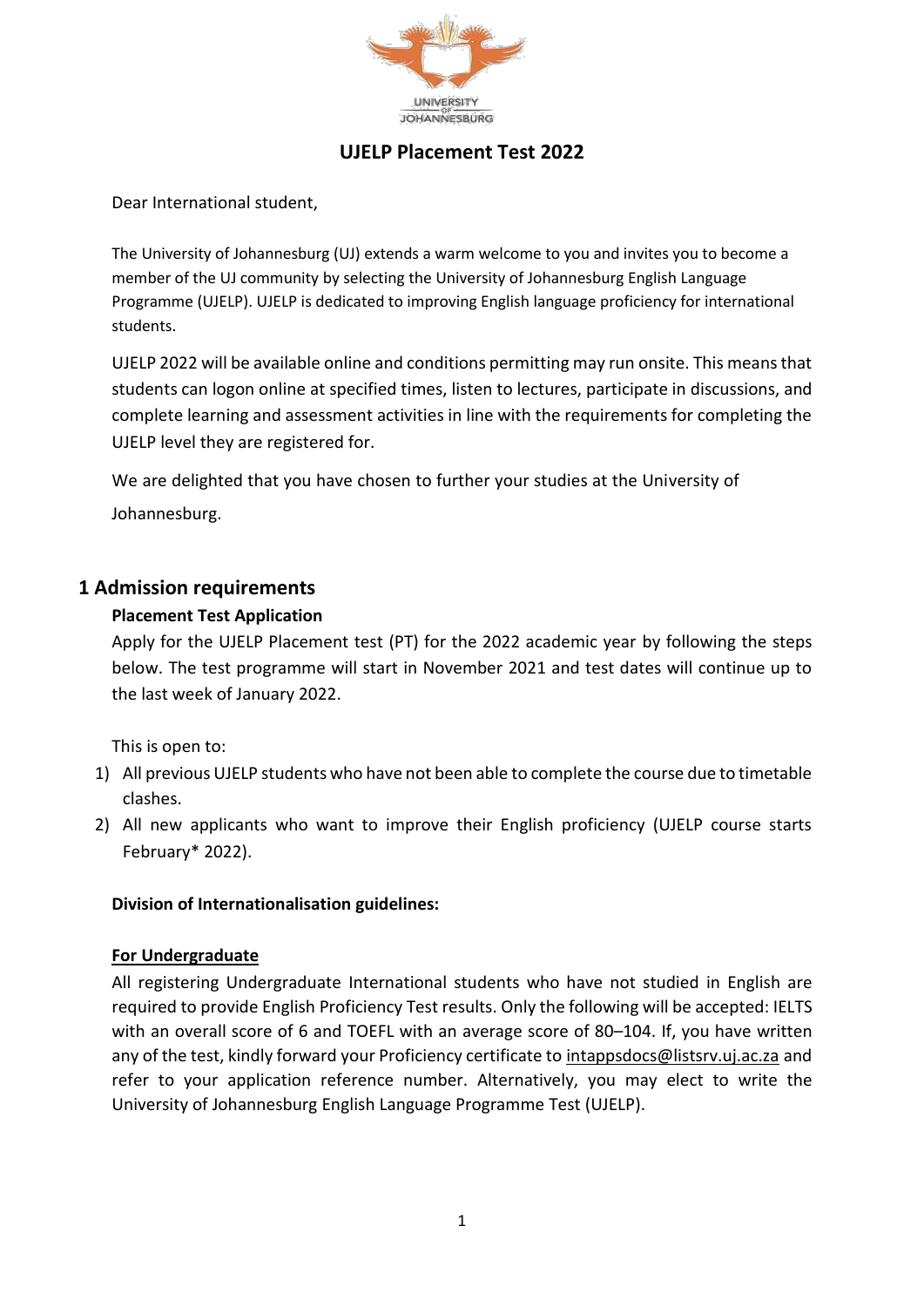### **For Postgraduate**

All registering Postgraduate International students who have not studied in English are required to provide English Proficiency Test results. Only the following will be accepted: IELTS with an overall score of 7 and TOEFL with an average score of 105–120. If, you have written any of the test, kindly forward your Proficiency certificate to [intappsdocs@listsrv.uj.ac.za](mailto:intappsdocs@listsrv.uj.ac.za) and refer to your application reference number. Alternatively, you may elect to write the University of Johannesburg English Language Programme Test (UJELP).

# **Step 1: Apply for a student number**

- 1.1 To obtain a UJ student number/reference, please use this easy-to-follow UJ application site:https://registration.uj.ac.za/pls/prodi41/wuj012pkg.wuj012 startup and use token "**PLTEST**" to apply. An email will be sent to you with your UJ student number.
- 1.2 Email [intappsdocs@listsrv.uj.ac.za](mailto:intappsdocs@listsrv.uj.ac.za) using your name and student number as the subject line. Attach clear copies of the following documents
	- Passport
	- ❖ Study Visa
	- Matric results

The next step is to email [UJELP1@uj.ac.za](mailto:UJELP1@uj.ac.za) concerning UJELP Placement test below.

### **Step 2: Placement test- Phase 1 and 2**

### **2.1.1 Placement test Phase 1 (PT1) – for students outside of South Africa**

- Placement test Phase 1 (PT1) is completed for students residing outside of South Africa.
- ◆ You will send an email to [UJELP1@uj.ac.za](mailto:UJELP1@uj.ac.za) submitting the ALL documents mentioned under "Test requirements" below.
- After completing and receiving the test results from UJELP, you may request a letter from the University of Johannesburg (UJ) to apply for a study visa from the student's home country to study at UJ.
- \* NB: All students who complete the PT1 for visa purposes must also book to complete the compulsory PT2, at no additional cost.

### **2.1.2 Placement Test Phase 2 (PT2)**

- All International students intending to study at UJ must produce an IELTS certificate with the minimum marks of 120 (undergraduate) and 170 (postgraduate).
- In the absence of an IELTS, a student will have to book to complete UJELP Placement Test Phase 2 (PT2).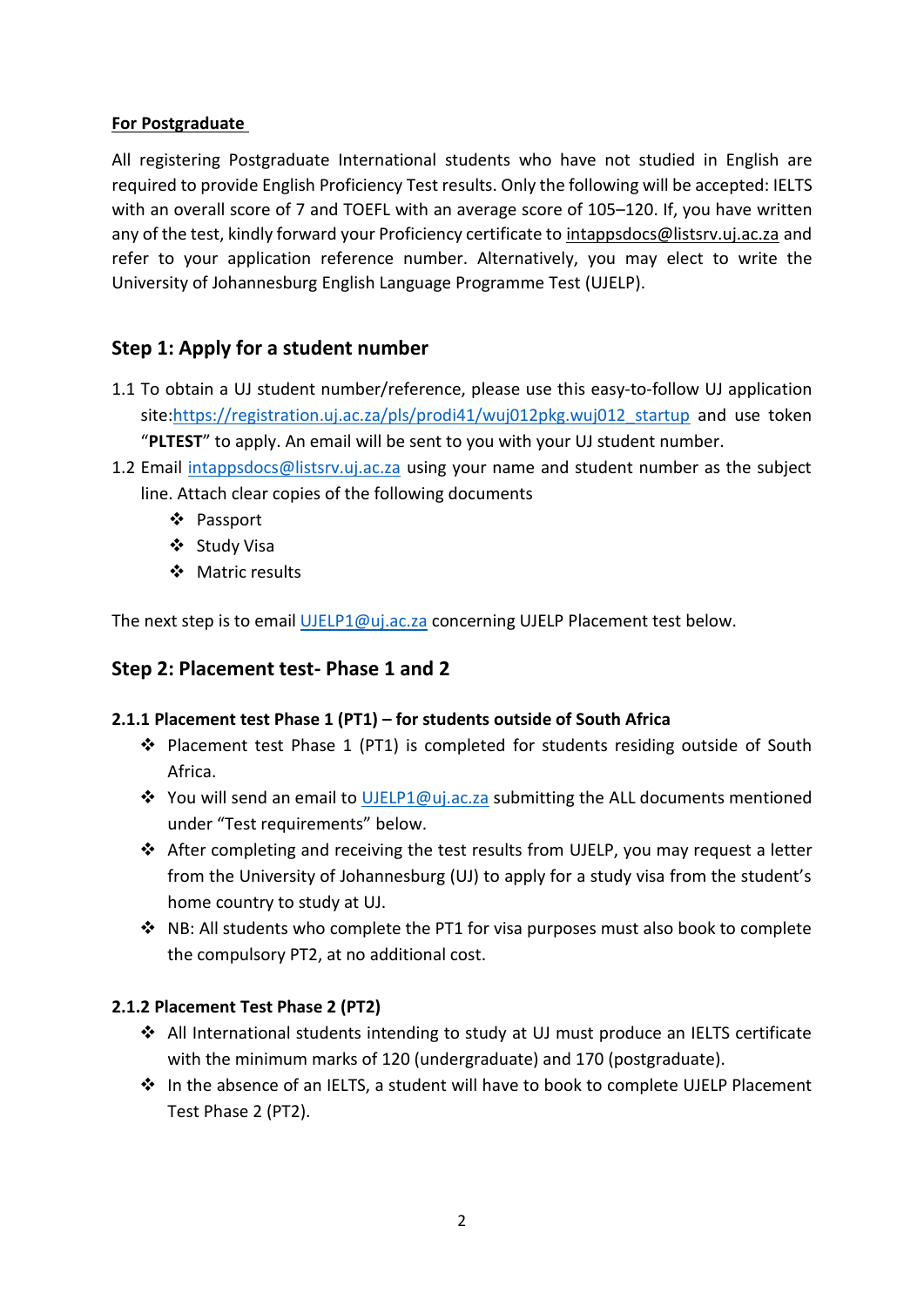- $\div$  The test measures the proficiency level of a student and depending on the outcome of the PT2 results a student may apply for access to study in UJELP or a UJ faculty for the 2022 academic year.
- Due to South African lockdown restrictions and UJ Covid-19 guidelines, PT2 may be completed online at the student's own quiet venue.

## **2.2 Placement test cost**

- Placement test costs ZAR1000.00. Please see banking details attached with this letter.
- **Phase 1 Placement Test** to be completed only in student's respective country
- **Phase 2 Placement Test** to be completed **in South Africa.**
- **P**lease **email** proof of payment and passport to **UJELP1@uj.ac.za.**

| Name of Bank          | <b>First National Bank (FNB)</b> |  |
|-----------------------|----------------------------------|--|
| <b>Account name</b>   | <b>UJ Main Account</b>           |  |
| <b>Account number</b> | 62615873149                      |  |
| Swift code            | <b>FIRNZAJJ</b>                  |  |
| <b>Branch Code</b>    | 210-554                          |  |
| Reference             | <b>Surname/Family name</b>       |  |
| <b>Amount</b>         | R1000.00                         |  |

### **Placement test banking details**

# **2.3 Test requirements**

UJ is an English university therefore translate all documents to English before applying. Secondly, it is compulsory to send colour copies that are certified. Please translate and certify all documents. UJELP reserves the right to reject any uncertified documentation during the application process.

### **Compulsory Documentation:**

- A Valid Passport and Study Visa (no other types of Visas are allowed).
- ❖ Proof of payment for the Placement test.
- ❖ High school leaving results (Matriculation)

### **Additional compulsory test requirements**

- UJ 9-digit student number.
- A valid Gmail email address.

# **2.4 Booking**

To reserve a place for PT1 or PT2, a student needs to pay the PT fee, email [UJELP1@uj.ac.za](mailto:UJELP1@uj.ac.za) proof of payment and passport, book **one week before the next available date** and indicate. Once proof of payment has been received UJELP will send a booking link (with test dates) to pick one day to complete the test within a specific time and date.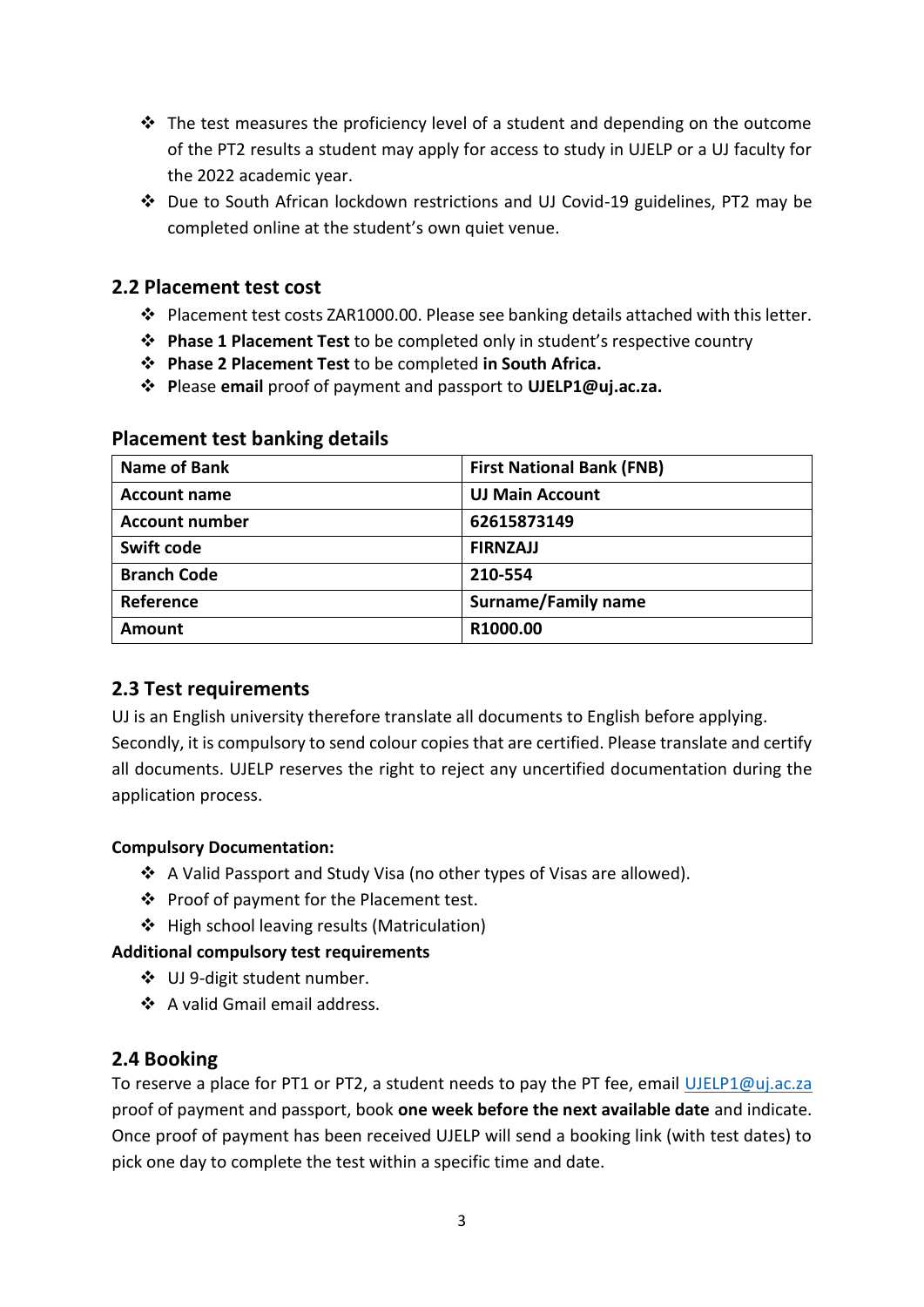A confirmation date will be confirmed subject to the number of students sitting for the test.

# **2.5 Dates**

- PT1 will run from 2-23 November 2021. For 2022 test will continue from 11-25 January 2022.
- PT2 will run from 3-24 November 2021 and in January 2022 from 12-26 January 2022.
- **Closing date is 26 January 2022.**

## **2.6 Placement test scoring**

- $\cdot$  An undergraduate student will need to obtain a mark of six out of ten in the English proficiency test.
- A student intending to register in an Honour's, Master's and Doctorate programme will need to obtain a seven out of ten in the UJELP proficiency test.
- $\cdot \cdot$  A student does not obtain the above-mentioned marks, they will be registered for UJELP Elementary or Intermediate modules.

# **3 Registration (to learn English after the test)**

UJELP may be offered online or as a blended module on campus with face-to-face lectures as well as computer lab sessions. This programme may also be offered as a fully online with contact sessions on various virtual platforms but is dependent on the number of students. The tuition fees are paid on a registration basis when a student progresses from one level to the next level, i.e., from Elementary to Intermediate level or from Intermediate to Advanced level. The registered student will receive a proof of registration document as a record of UJELP registration and issued a class timetable to join the English learning programme. **UJELP registration will run from 3-28 January 2022.**

# **3.1 Student fees**

**The course is divided into three modules each comprising of two levels:**

| <b>Module and Levels</b>  | <b>Amount (ZAR)</b> | <b>Period of Study</b>   |
|---------------------------|---------------------|--------------------------|
| Elementary A1 and A2      | R5800.00            | 12 Weeks/one UJ semester |
| Intermediate B1 and B2    | R5800.00            | 12 Weeks/one UJ semester |
| Advanced<br>$C1$ and $C2$ | R5800.00            | 12 Weeks/one UJ semester |

*Please see banking details attached for tuition payments.*

# **3.2 Class start date**

UJELP classes for Elementary, Intermediate and Advanced will start from 1 February 2022 for cycle/term one.